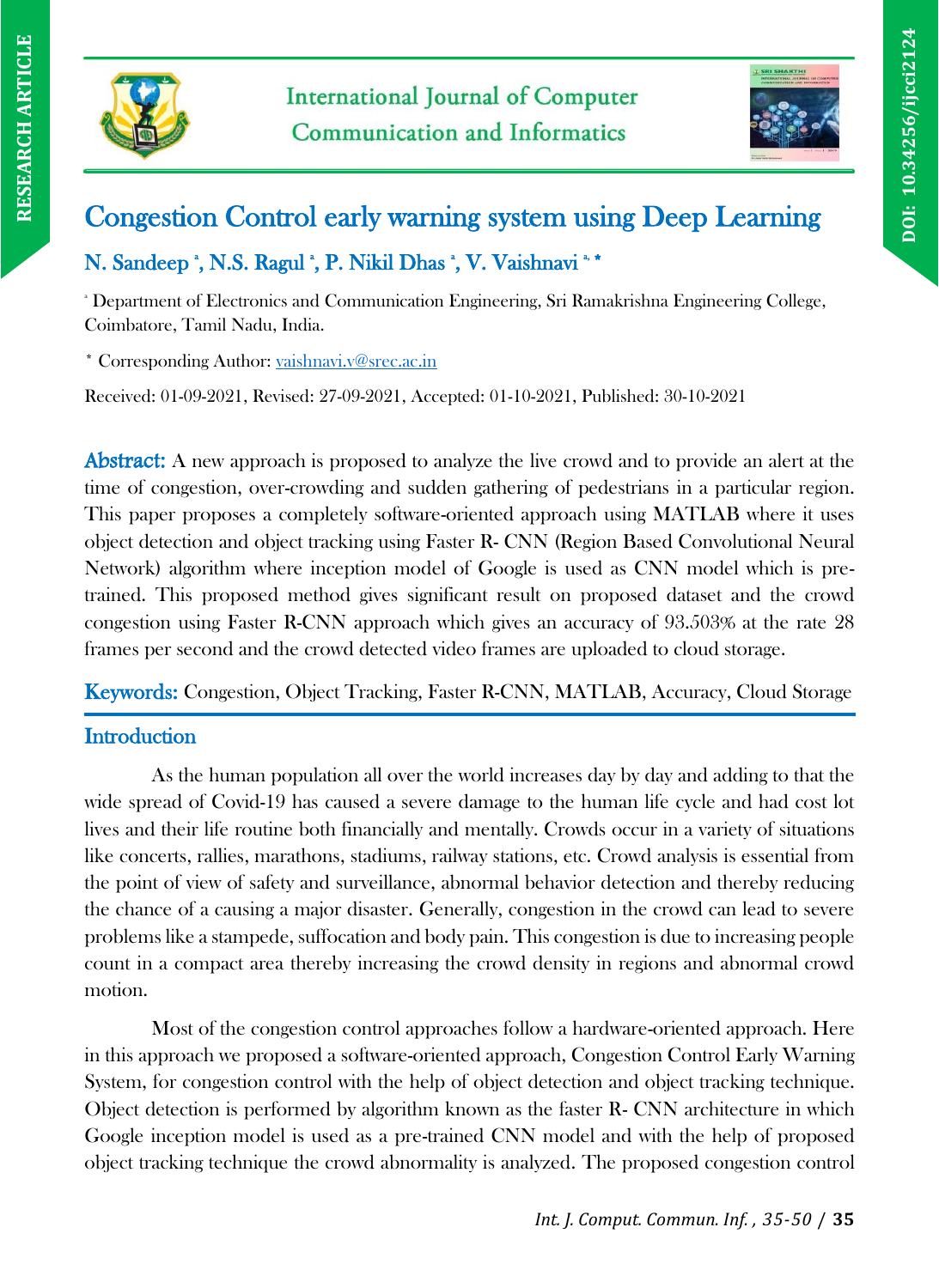technique exhibits quite significant results on the proposed dataset. This proposed methodology is very efficient when compared with other object tracking methods.

This paper proposes an approach to produce alert at the period of congestion in crowd or any other abnormality in the crowd using this Faster R-CNN algorithm. And for people tracking centroid based algorithm using Euclidian's formula. According to these functionalities the crowd is monitored to find and alert the abnormality in certain time period.

### Related Work

As gone through research papers that are similar to our approach in crowd management and alert systems most of the approaches where completely of hardware components and no use of any deep learning algorithms to it.

Mr Victor Hugo Rold˜ao Reis, Mr. Silvio Jamil F. Guimar˜aes and Mr. Zenilton Kleber Gonc alves do Patroc<sup> $\dot{\ }$ </sup> inio Jr has proposed and evaluated the adoption of a capsule networkbased (CapsNet-based) model rather than the convolutional neural network-based (CNN-based) models which are predominant in crowd counting tasks. The aim is to join the task of generating a high-quality density map from a single image along with producing a more precise estimate of the number of people. CapsNet-based model has a strong capacity of representation and a powerful dynamic routing mechanism that could address the drawback of a limited number of training samples. The replacement of the scalar values of CNN by vectors when using a CapsNet allows learning more discriminative features, which contributes to generating high-quality density maps, and thus a more precise number of individuals in crowd scenes. Experimental results show that our proposal presents competitive results concerning state-of-the-art, but with a 59.2% reduction in the number of parameters.

CNN (convolutional neural network) is a specialized deep learning model for data processing that achieved great success in several computer vision tasks. It has a strong capability to automatically learn high-level representations from input images. And it consists mainly of three types of layers, namely: (i) convolutional layers; (ii) pooling layer; and (iii) fully connected layers. Relevant information of an image through vectors. Compared to traditional neurons, which produce a scalar value, the capsules can also represent information about the direction related to a feature. Its adoption has achieved excellent results in tasks such as recognition of digits and classification of small images. As far as we know, CapsNet has never be used to tackle the crowd counting problem. Thus, in this work, we propose a new use of CapsNets to the task of crowd counting. We hypothesize that the use of CapsNets can be more efficient for producing high-quality density maps from the complex crowd scenes, dealing better to scale variation and representation in stored in vectors rather than scalars values and using a smaller number of parameters when compared to the state-of-the-art.

Mr Yuanyuan Fan and Qingzhong Liang proposed a method of crowd flow detecting based on RFID by analyzing the factors affecting the RFID link state. Firstly, a pedestrian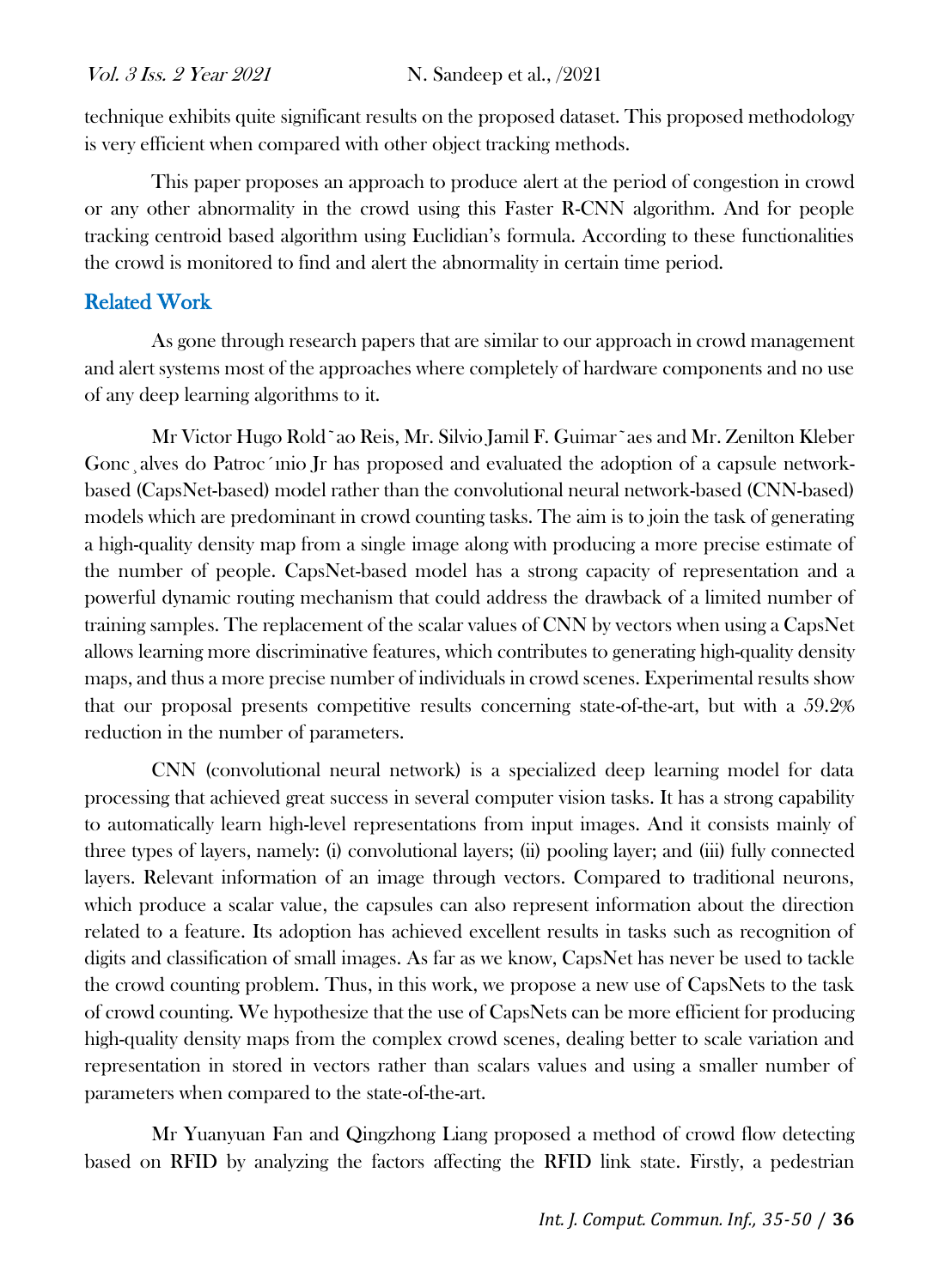detection system-based RFID is allocated at the entrance of channel where reading RFID tags will be affected when people pass through. And then, the Link State Indicator (LSI) according to the counts of reading tags is considered to get coverage information, while moving status can be inferred by RSSI detection. With the evaluation in different scenarios, the coverage and moving status of the crowd can be verified. With the rapid development of urbanization, the organization of pedestrian flows in large public space like airports, train stations, shopping malls etc. is a big challenge for public safety in these spaces. Systems with information about current crowd densities and moving status are able to support the control and management process of pedestrian flows and enhance public safety. The detection of the pedestrian flow in popular urban areas, which focuses on the crowd number, can bring advantages in effectively preventing the occurrence of accidents such as pressing stampede. In the last decades, many methods including on-site supervision by manual checking, cameras with image processing techniques and infrared detecting. However, these techniques require special additional hardware components and suffer from too many factors, such as bad weather, shelters, and so on. Furthermore, implementation cost in order to track people in huge areas has to be discussed carefully in certain scenarios.

In addition, the RFID technology which is mainly based on identifying each electronic tag carried by people has been used to find out the pedestrian flow information for many years. In recent years, WIFI tracking and Bluetooth is also devoted to provide a good approximation to crowd densities and pedestrian flows. In order to reduce the impact of environmental factors, such as weather reasons, atmospheric refraction, equipment pollution, an application system for pedestrian flow detection based on RFID technology is proposed in this paper. Although the cost of personal identification in public places which requires everyone to carry embedded RFID tags is too high, we can still gather the traffic information through RFID signal link status with low cost. In this paper, we design a RFID detecting system in public place, and monitor RFID RSSI (Received Signal Strength Indicator) value changes in different scenarios. With the evaluation, we can verify the coverage changes of the crowd.

### Design and Implementation

Figure 1 represents the block diagram of the congestion control early warning system where the video feed is given as input to MATLAB. Then the bounding boxes are generated for each person using Faster R-CNN algorithm in the video frame. And if the number of detected people count goes higher than the threshold value then an alert message will be displayed. After the detection of congestion or abnormal crowd the detected particular video frame will be captured and stored in a real-time cloud storage platform which can be accessed by authorized clients for their future usage.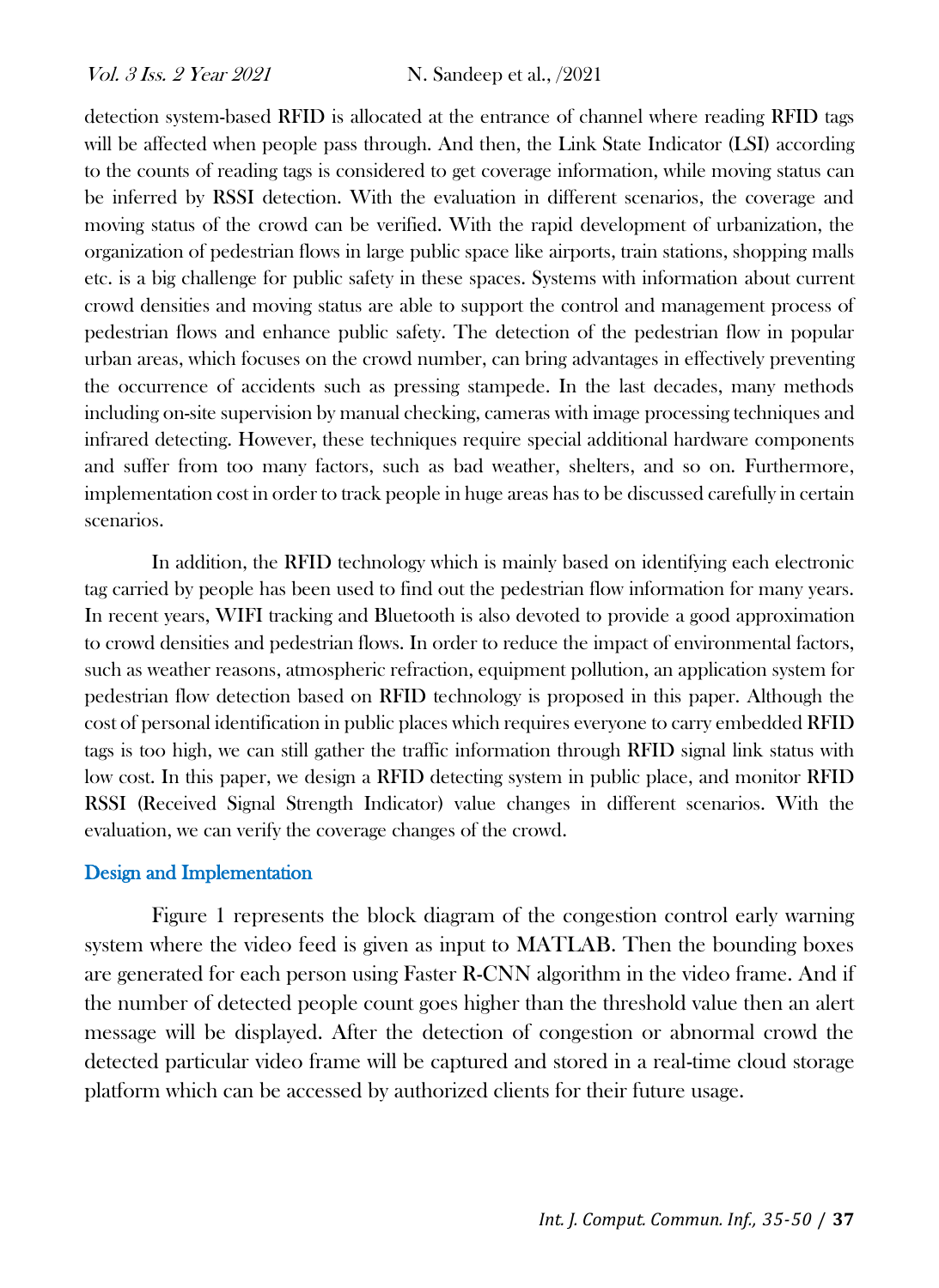



*Int. J. Comput. Commun. Inf., 35-50* / **38**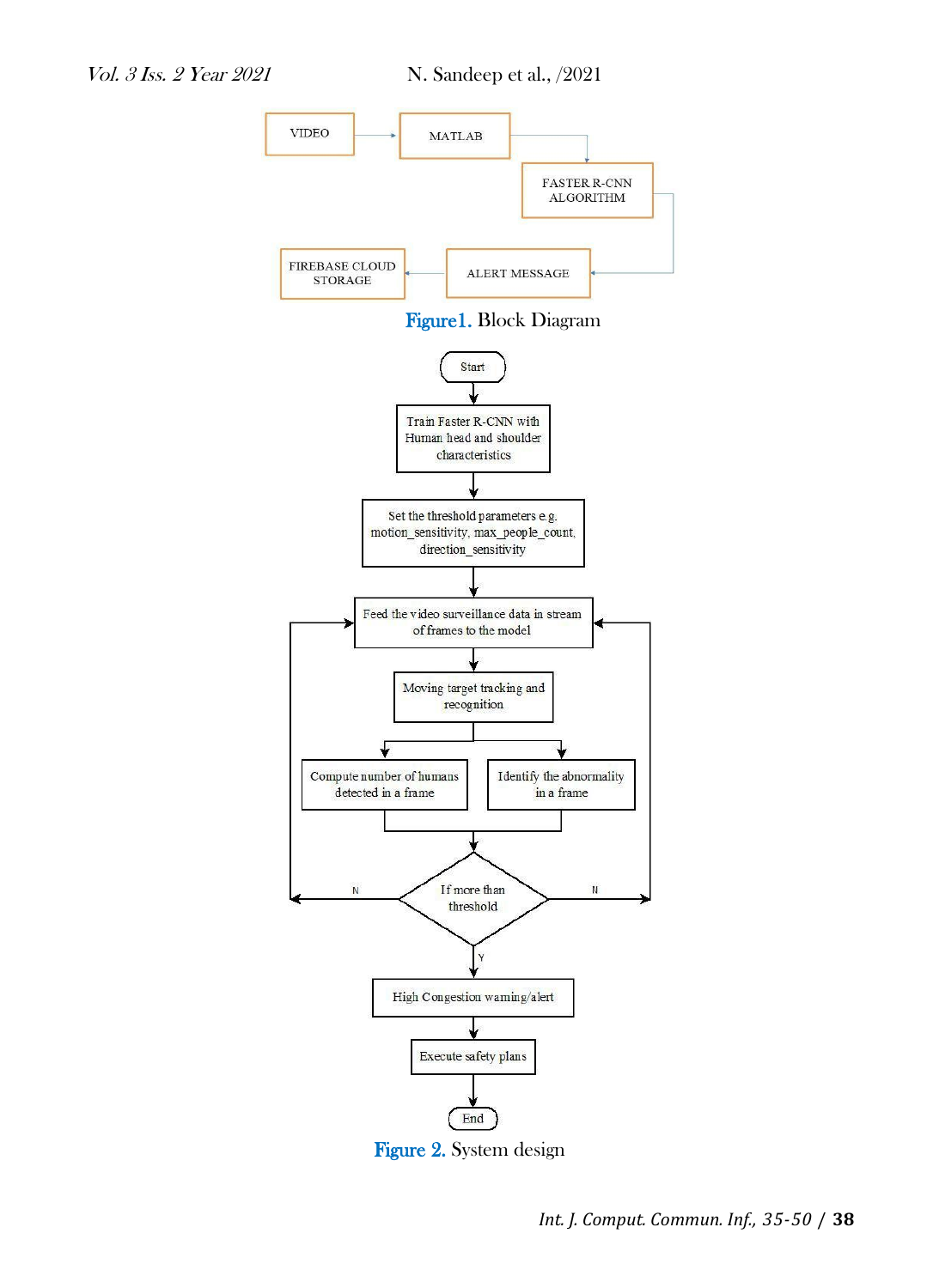In the proposed system of congestion control on crowd behavior is analyzed with the help of three tasks; object detection, object tracking and object motion direction, where the object is a human. Figure 2 shows the design of the proposed approach for an early-warning system to detect high congestion and generate safety alarms for the execution of safety plans.

### a. Object detection

Faster R-CNN architecture as shown in Figure 3, helps to accomplish the task of object/head detection by deploying the input frame on a pre-trained CNN model, such as Inception architecture of GoogLeNet. Then, Region Proposal Network is used to detect the regions that might contain the objects in the feature map by generating the object proposal score and bounding boxes. Then the Region of Interest pooling layer is used to extract the feature maps according to the regions proposed by RPN and the feature maps output from CNN. Finally, the output feature map is then used for classification and in fine-tuning of the bounding boxes via fully connected Layers.



Figure3. Faster R-CNN architecture with GoogLeNet as pre- trained CNN model.

### b. Object Tracking in Crowd

This paper proposes a novel method to track the object.The idea is that the movement of a particular object in the consecutive frame is gradual, i.e. the distance traveled is less. The procedure to track an object is as follows.

• Compute the centroids of the bounding boxes of the objects in the consecutive frames.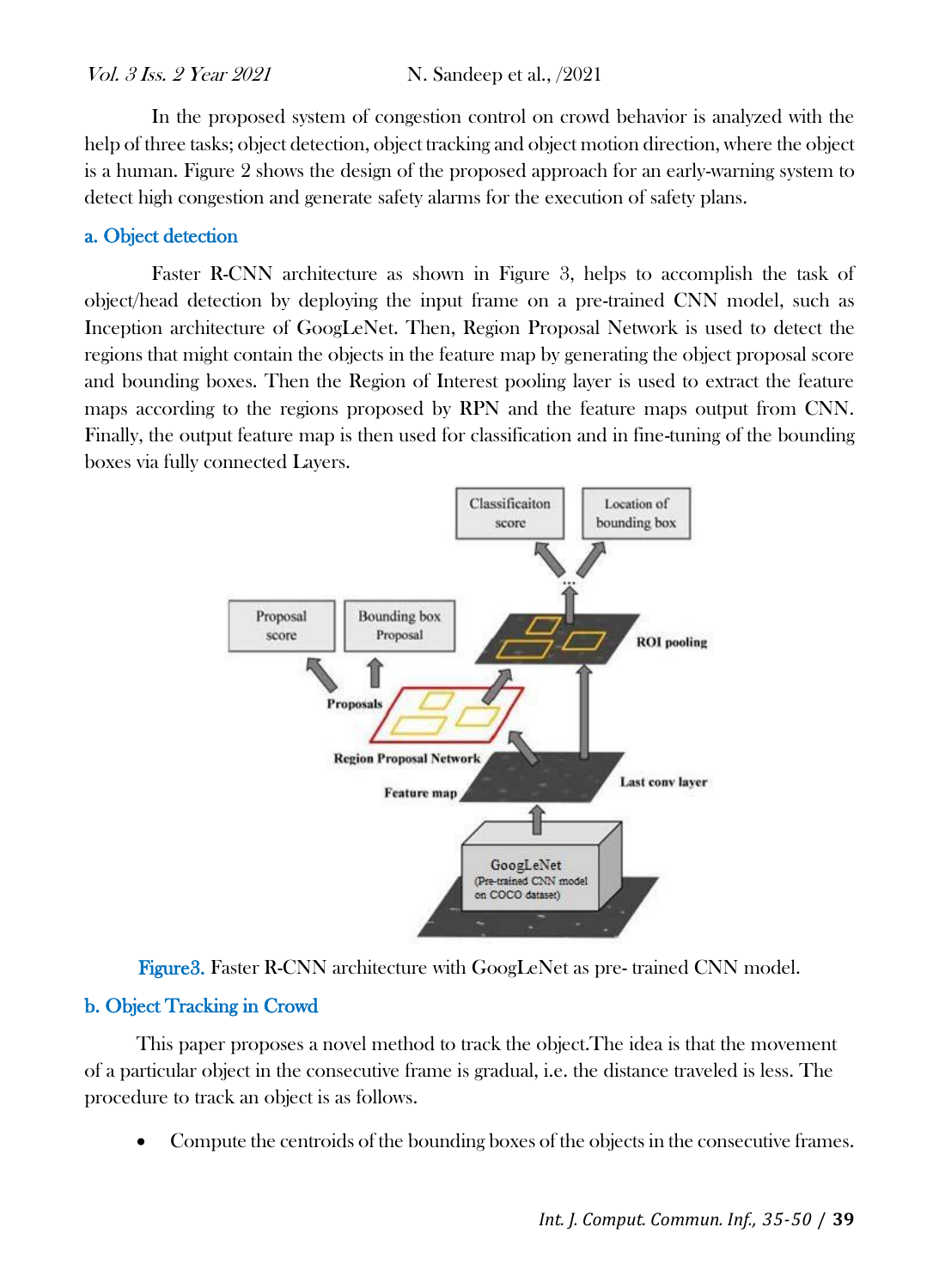- Centroids, which are closer to each other in the consecutive frames, belong to the same object. The Euclidean distance is used to measure closeness between the centroids of the two frames.
- If closeness property is not satisfied, then that object is treated as a novel object.

For instance, consider two detected objects as shown in figure 4 (denoted by black color bounding box) with the tag as ID 1 and ID 2. Suppose they moved at a certain distance and their new position is represented by a red color bounding box. Now compute the distance of the centroid of ID 1 with the new centroids. The centroid which is closer to ID 1 is provided an ID 1 tag. Similarly for ID 2. The new tag is given to the object that has no such closer centroid.



Figure 4. Object tracking approach

### Implementation

The proposed system is implemented using and is visualized with the help of flags concept.

Consider two flags, good flag: Indicating the normal situation of the crowd and *bad flag*: Indicating the abnormal situation of the crowd, leading to high congestion.

- 1. Train the faster R-CNN model for human head detection on the proposed dataset.
- 2. Do object detection and get coordinates of bounding boxes.
- 3. Find the area and centroid for each detected bounding box.
- 4. Maintain the previous areas and previous centroids to compare the boxes in the consecutive frames.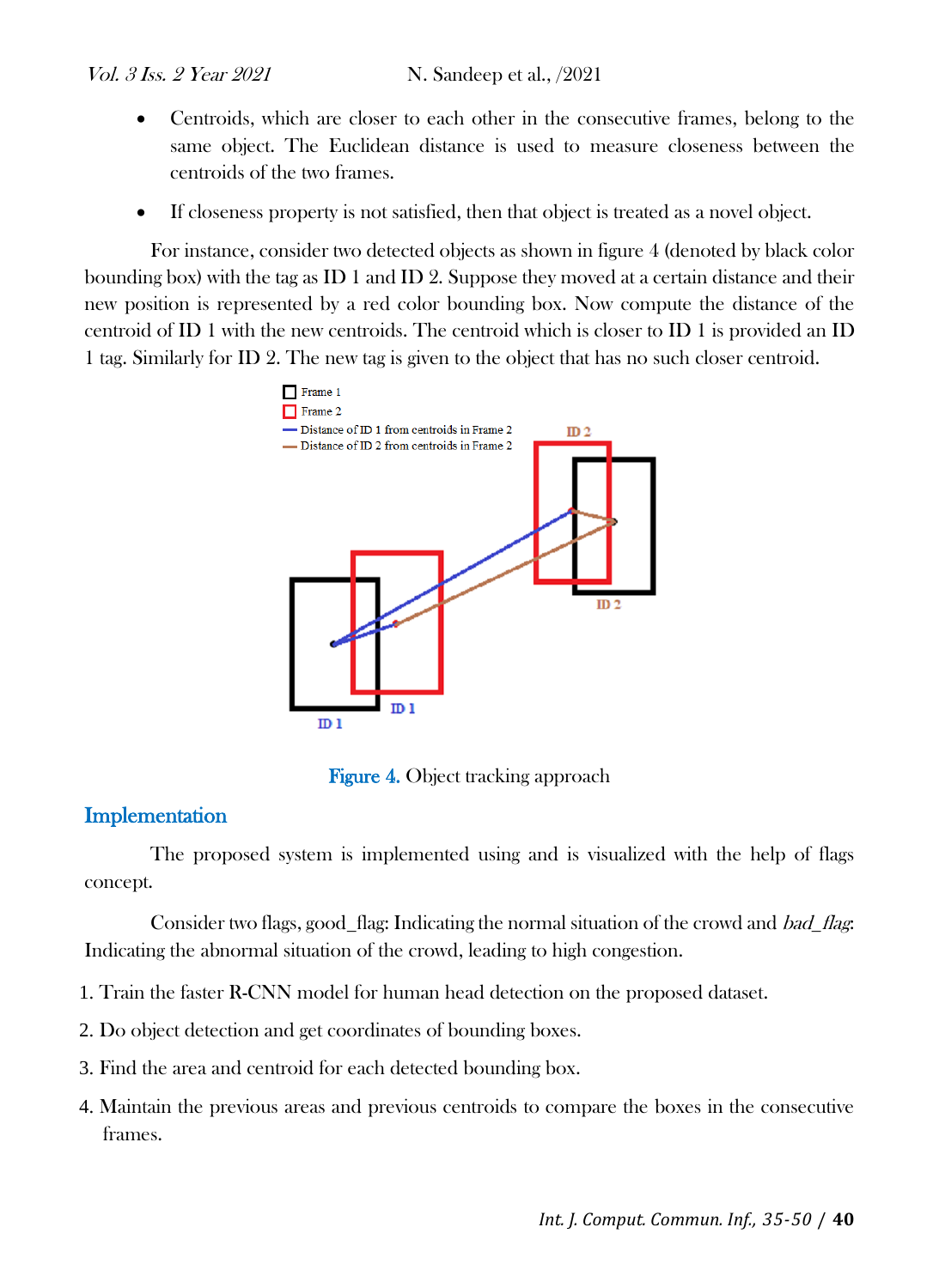- 5. Track the objects by using proposed centroid based object tracking algorithm.
- 6. Compare area of bounding boxes in two frames belonging to the same object to get the direction of motion of the crowd.
- 7. If the total number of people is greater than the number of people allowed in the frame
	- If the motion is in one direction (either towards the camera or away from the camera) then increment the good\_flag by 1. (Increment is done by two because of this being excellent condition than abnormal).
	- If an equal number of people are moving in the opposite directions to each other, i.e. both towards and away from the camera then increment the bad\_flag by
- 2. (Increment is done by two because of this being terrible condition than usual)
	- If an unequal number of people are moving in the opposite direction to each other, i.e. both towards and away from the camera then increment the bad\_flag by 1.
	- If an object/person stays still for some time (computed by tracking the number of frames in which the person stays still) then also increment the bad\_flag by 1.
	- This condition also follows the sensitivity parameter which ranges between  $\theta$  and  $\ddagger$ ; 1 being more sensitive. 1 means that if people are moving in one direction, then no one can come in the opposite direction, else increment the bad\_flag by 1.
- 8. If in a frame the total number of people is less than or equal to the number of people allowed.
	- Then increment the good flag by 2 (this is the most relaxed condition).
- 9. Do steps 5, 6, 7, 8, 9 for 20 frames. (Number of frames equal to 20 is not fixed can be changed as per requirement, but for accuracy concerns, it should be 10 to 50).
- 10. Finally, if bad\_flag > good\_flag then generate the high congestion alert and store the particular frame in the output for analysis and execution of contingency plans.

### **Methodology**

Figure 5 gives the view of the dataset images used to train the algorithm we have implemented. This proposed algorithm is trained with 4,372 dataset images to increase the efficacy of the algorithm and to decrease the time delay for object tracking and detecting. The congestion scenario is created by making motion as random as possible and label the corresponding node abnormal.

Faster R-CNN model is trained and tested with the shot video frames. These video frames are manually annotated by the bounding boxes around the human head. The model is trained to learn the characteristic features of the human head even with the different orientations.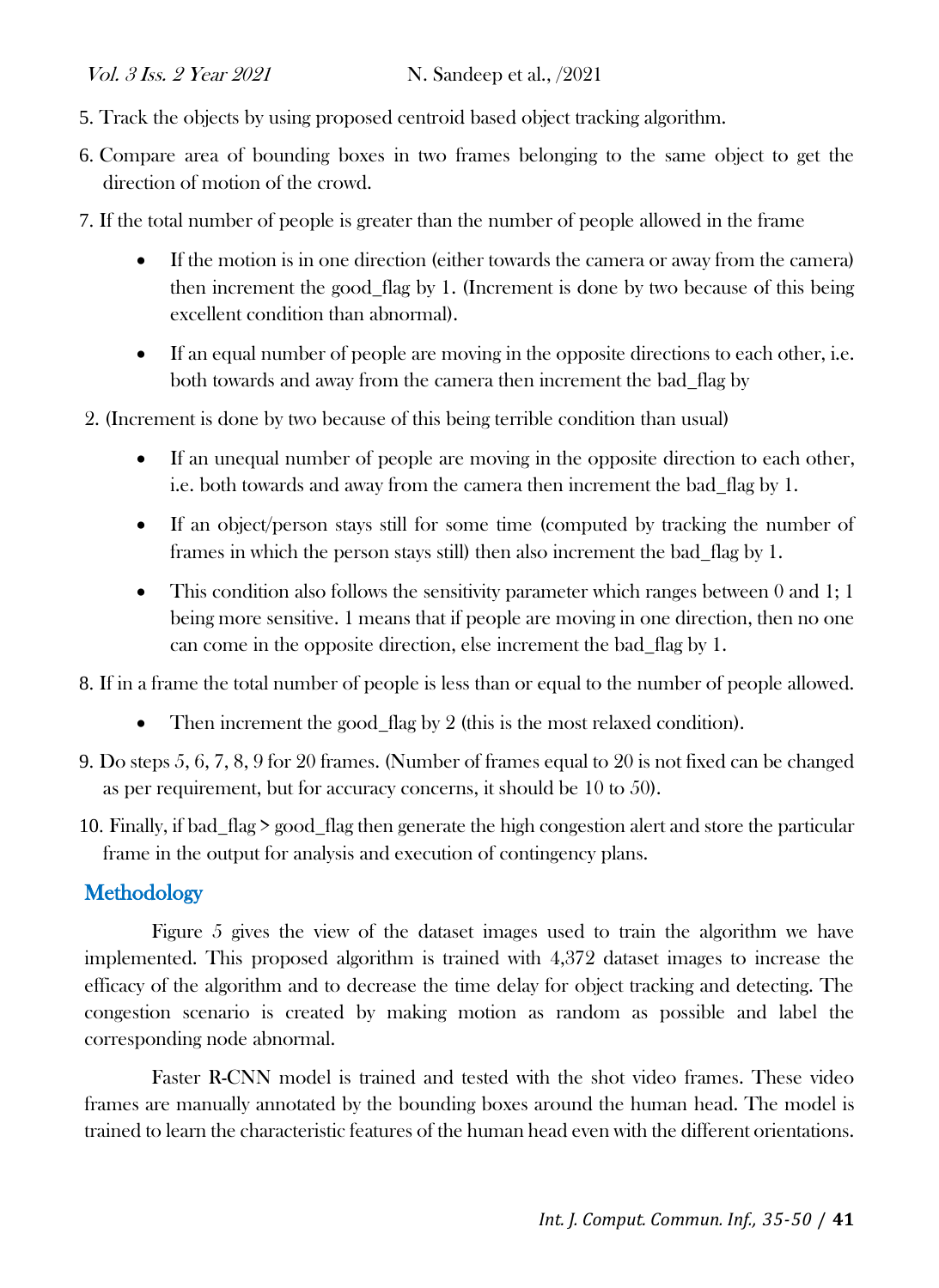The model was trained until there was consistently low loss, thereby it almost took 22,000 iterations for training as shown in figure 6.



Figure 5. Trained Dataset



Figure 6. Training Bounding Box

Faster R-CNN a deep convolutional neural network (output from RPN) and fast RCNN detector (final output). Neural networks are trained using stochastic gradient descent and require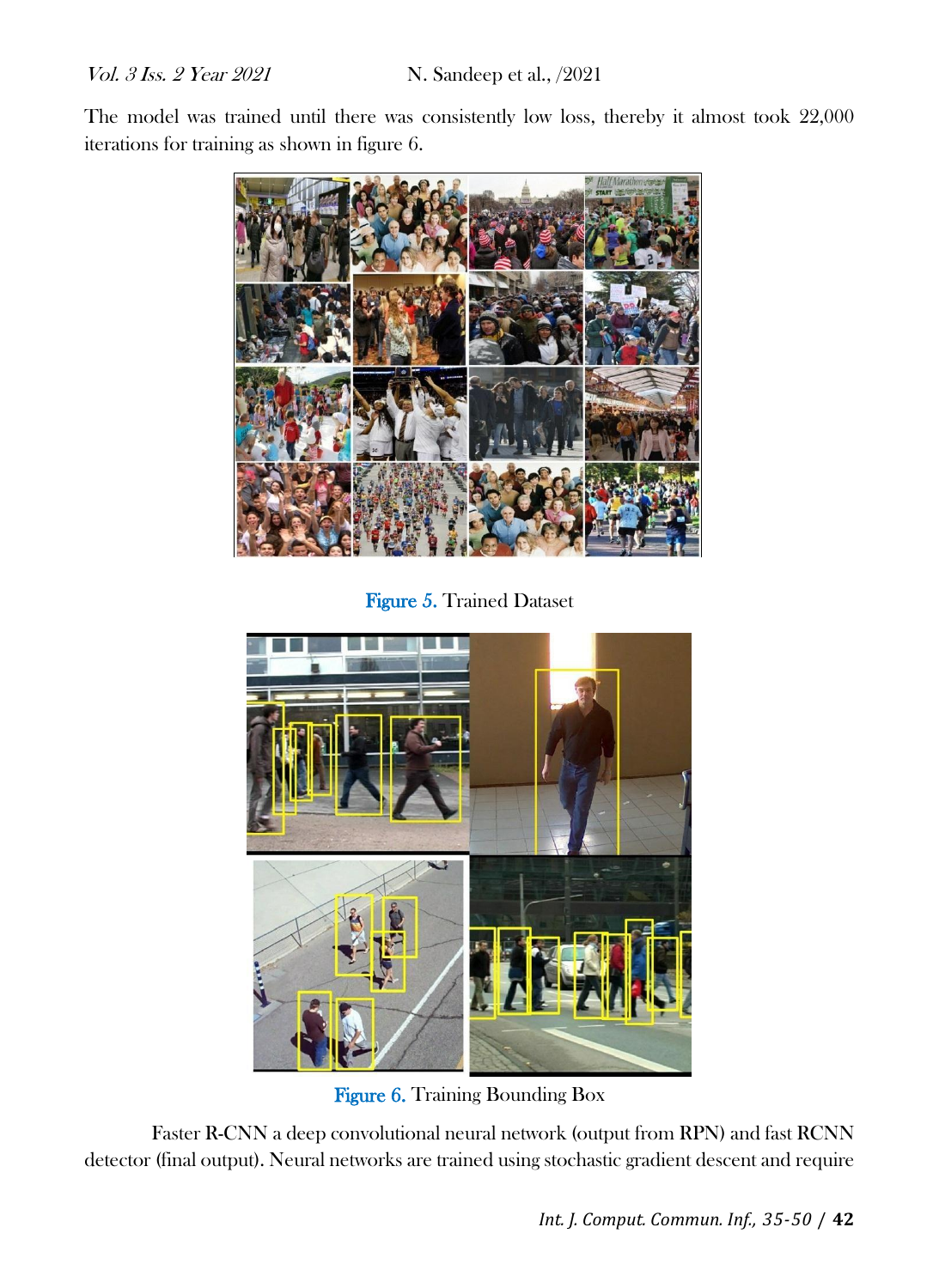that you choose a loss function when designing and configuring your model. There are many loss functions to choose from and it can be challenging to know what to choose, or even what a loss function is and the role it plays when training a neural network. The role of loss and loss functions in training deep learning neural networks and how to choose the right loss function for your predictive modeling problems. A deep learning neural network learns to map a set of inputs to a set of outputs from training data. We cannot calculate the perfect weights for a neural network; there are too many unknowns. Instead, the problem of learning is cast as a search or optimization problem and an algorithm is used to navigate the space of possible sets of weights the model may use in order to make good or good enough predictions. Typically, a neural network model is trained using the stochastic gradient descent optimization algorithm and weights are updated using the back propagation of error algorithm. The "gradient" in gradient descent refers to an error gradient. The model with a given set of weights is used to make predictions and the error for those predictions is calculated. The gradient descent algorithm seeks to change the weights so that the next evaluation reduces the error, meaning the optimization algorithm is navigating down the gradient (or slope) of error.

$$
L({p_i}, {t_i}) = \frac{1}{N_{cls}} \sum_{i} L_{cls}(p_i, p_i^*)
$$

$$
+ \lambda \frac{1}{N_{reg}} \sum_{i} p_i^* L_{reg}(t_i, t_i^*).
$$

RPN Losses: Binary classification loss or objectness loss (based on object proposal score for being background or foreground) is shown in figure 7 (value: 8.2006e-3), and bounding box regression loss (based on bounding box coordinates proposal) is shown in figure 7 and 8 (value: 0.01053). Smoothing value is just for visualization of the graph, i.e. to make the curve as general as possible; not utilized in any computation. In the following graphs the dark orange colored curve is the generalized representation of the actual curve indicated by light orange color.



Figure 7. Binary Classification loss over the number of iterations (smoothing value: 0.8)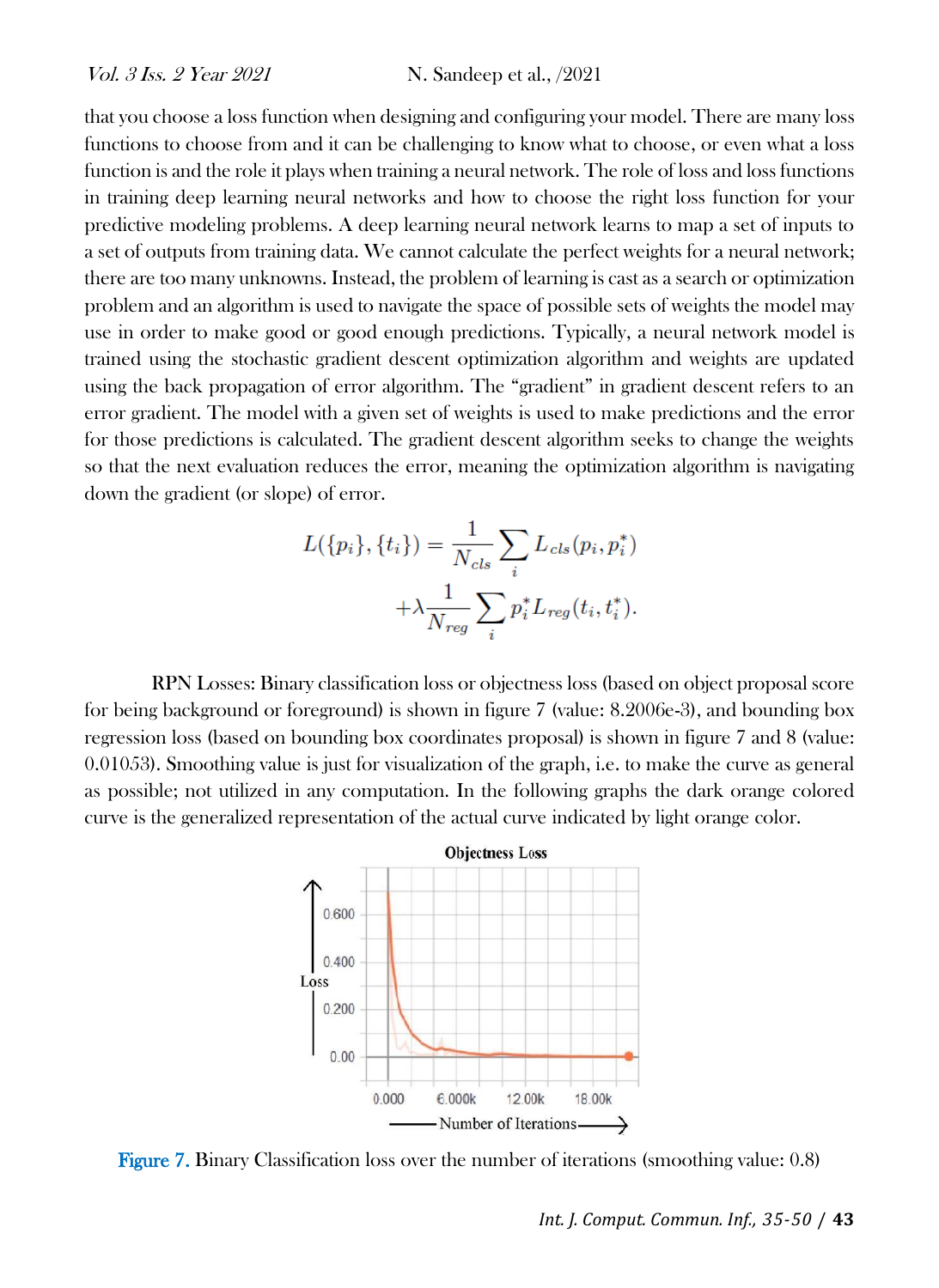

Figure 8. Bounding Box regression loss over the number of iterations (smoothing value: 0.8)

Classification Losses: Classification loss (based on some class labels) and bounding box localization loss (based on the fine-tuned bounding box coordinates).

Since only one type of class label was needed (head) and the objective of the second module of faster R-CNN is to classify the detected objects into multiple classes; thereby only the first module of faster R-CNN is needed to serve the purpose of human head detection. Thus, the overall loss (value: 0.06497) is computed as the weighted sum of the classification and the regression loss as shown in figure 9.



Figure 9. Overall loss over the number of iterations (smoothing value: 0.8)

The values are set pertaining to the experimental environment. These values are not fixed and may vary for a different environment. Table 1 shows the threshold parameters and respective values, which were kept during experimentation.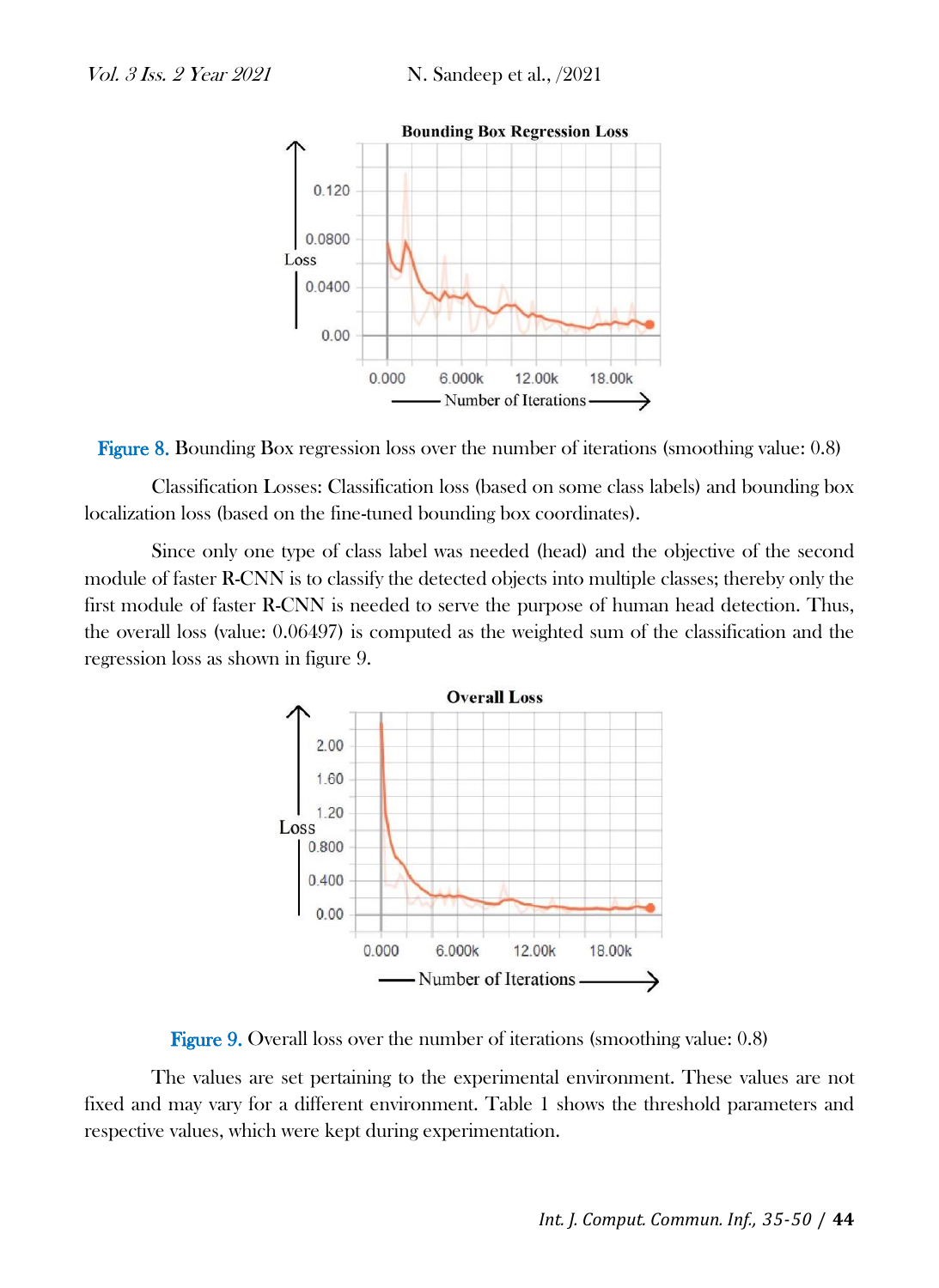### Experimental Results and Discussion

Bounding box is generated for each and every person in the video frame. And each person in the video frame is numbered uniquely until they leave the video frame and the number of people count starts increasing as the number of people enter into the video frame.



Figure10. Generation of Bounding Box

When more than 30 people and two congestion is detected in the video frame, which is more than the threshold value (30) set for the people count and the congestion count (1) the warning dialog box will be popped out saying "More people and congestion". And the command window displays the total people count and the congestion count.



Figure 11. Crowd Alert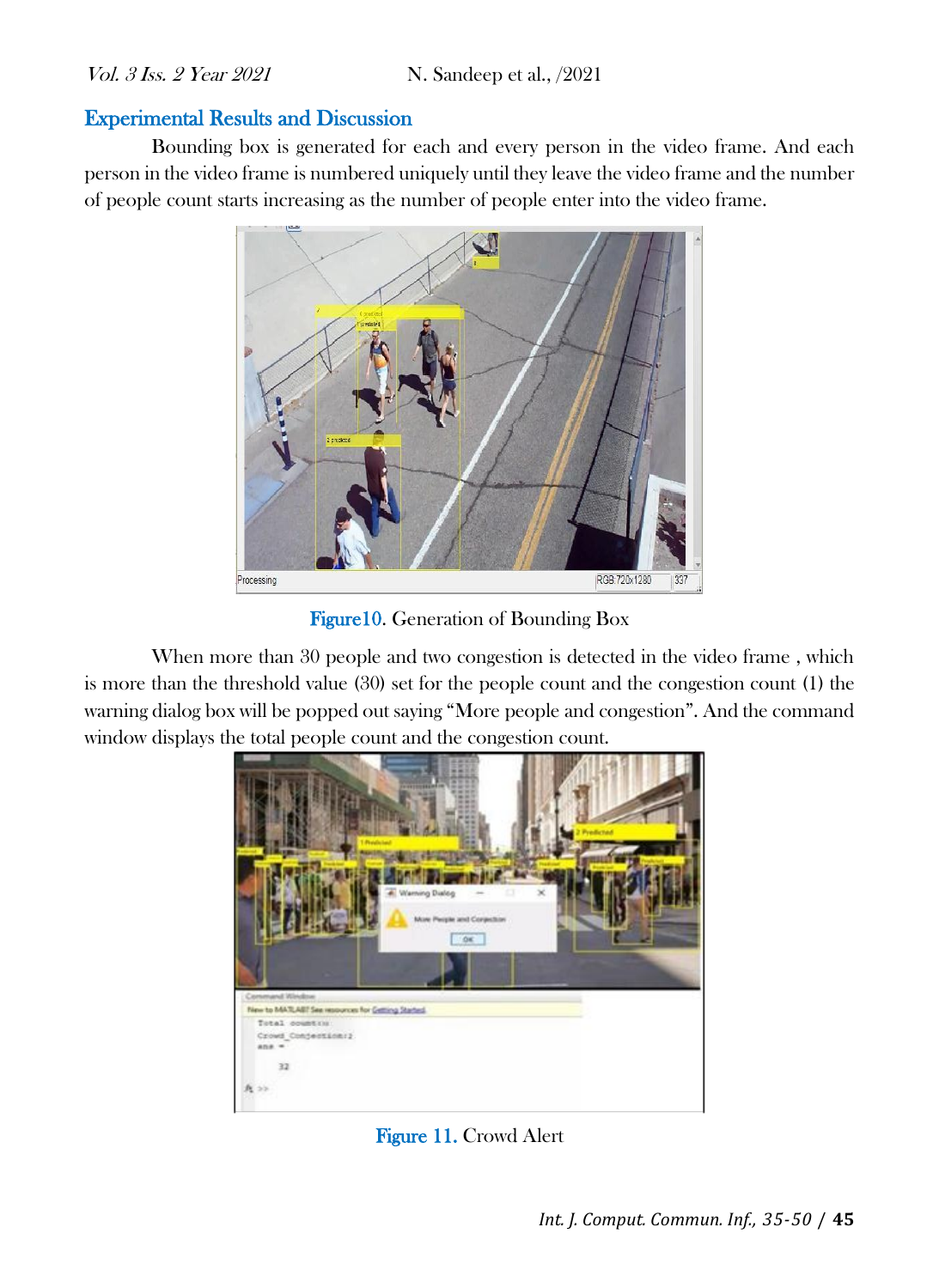When the total number of people in frame is very less than the threshold value until the flow of input video frame then the popup window displays as "Less Crowd". This informs the guard or the surveillance official that no crowd is detected until the given input video ends. The command window displays the total count of people in the video frame and compares it with the threshold value and pops the message window.



Figure 12. Less Crowd Detection

The crowd detected video frames are sent to firebase cloud storage for the future use, if there is any need to know the count of crowd in a particular day. So the implementation of cloud storage would be more favorable for the user to fetch the data at any time and any place where he is in need of it.

| Firebase<br>≃                                  | Crowd detection -                        |                       |                     |                               | Solutions &                                 | G                                         |
|------------------------------------------------|------------------------------------------|-----------------------|---------------------|-------------------------------|---------------------------------------------|-------------------------------------------|
| ۰<br><b>Project Overview</b>                   | Storage                                  |                       |                     |                               |                                             | $\Omega$                                  |
| Build                                          | <b>Bales</b><br>Files.<br>Usepe          |                       |                     |                               |                                             |                                           |
| Authentication<br>盐<br>宕<br>Firestore          | 00 outrosaut-betechnike/0325 approximate |                       |                     |                               | the Upload file                             | m<br>$\ddot{\ddot{\phantom{}}\phantom{}}$ |
| 0<br>Realtime Database<br><b>Storage</b><br>b  | O<br>tome                                | 220e                  | Tase:               | Lastmodfeel                   | ■ capture 4.jpg                             | $\times$                                  |
| Hostna<br>۰                                    | D<br>D Dotaset                           | $\sim$                | Forcer              | ×                             |                                             |                                           |
| Α<br><b>Functions</b><br>Machine Learning<br>ω | ο<br><b>IN Centre 3780</b><br>w          | HIT in Jan            | leocations          | 25 Apr 2021                   |                                             |                                           |
| Release and monitor                            | D<br>開 Osphure1.PNG                      | 445.43.00             | image-bing          | 25 Apr 2021                   |                                             |                                           |
| CrashWtics<br>a                                | □<br>eptire 4.pg                         | 030.33105             | ImageTpeg<br>-25392 | 25 Apr 2021                   | $204 - \omega$                              |                                           |
| Performance<br>m<br>B<br>TestLab               | O<br>网 det.ard                           | 36,990<br>$-49.25(1)$ | mage(pe)            | 09-00-2003<br>$24$ Apr $2523$ | casture 4.jpg (2)<br>Stir.<br>973.187 bytes |                                           |
| <b>App Distribution</b><br>æ                   | □<br><b>B</b> less_iPO                   | 07.07.18              | Imagelipeg.         | 24 Apr 2021                   | Pipe con<br>inagepig                        |                                           |
| Extensions<br>Ł                                |                                          |                       |                     |                               | Dadiel Services<br>25 Apr 2021, 19:22-01    |                                           |
| Spark<br>Upgrade<br>Free Stymouth              |                                          |                       |                     |                               | problem.<br>25 Apr 2021, 19:23:45           |                                           |
| ×.                                             |                                          |                       |                     |                               | <b>Die Invoktor</b>                         | iG.                                       |

Figure 13. Cloud Storage

Accuracy is the important parameter that has to be analyzed to find the efficiency and the performance of the proposed technique to solve the problem. In this project we have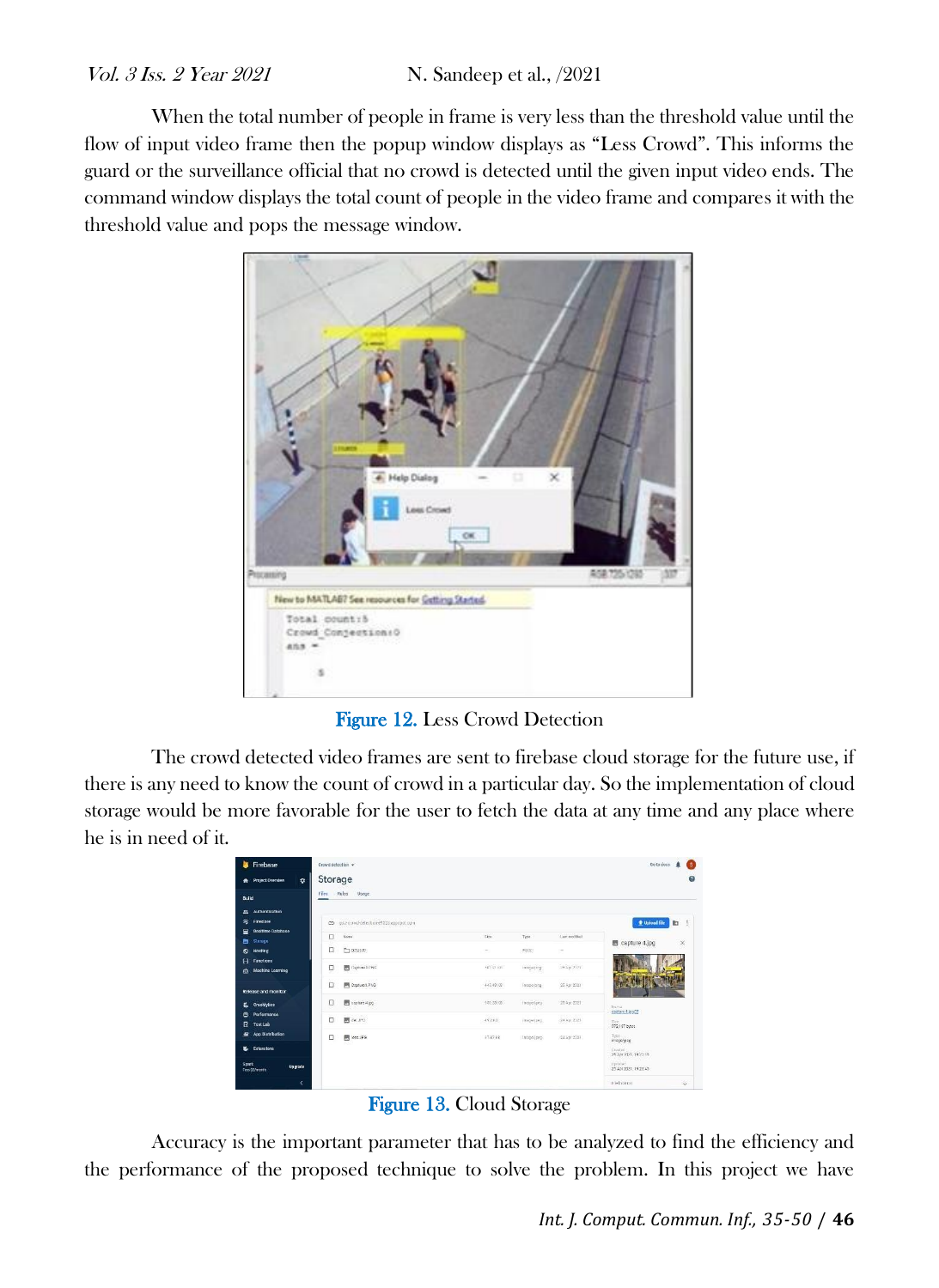compared the proposed algorithm with other two similar algorithms to find the most efficient and user friendly way to solve the raised issue.

The faster R-CNN model along-with google inception resnet v2 CNN model produced significant results by detecting the humans in the respective frames with an accuracy of 93.503% at the rate of 28 FPS. The detection accuracy and the output FPS comparison with the other state-of-the-art methods like R-FCN and SSD tested on the same proposed dataset and environment. The overall human detection accuracy and output FPS for Faster R-CNN is significantly better than other methods.



Figure 14. Human detection accuracy and output FPS comparison



Figure 15. Confusion matrix between true label and predicted label for normal and abnormal frame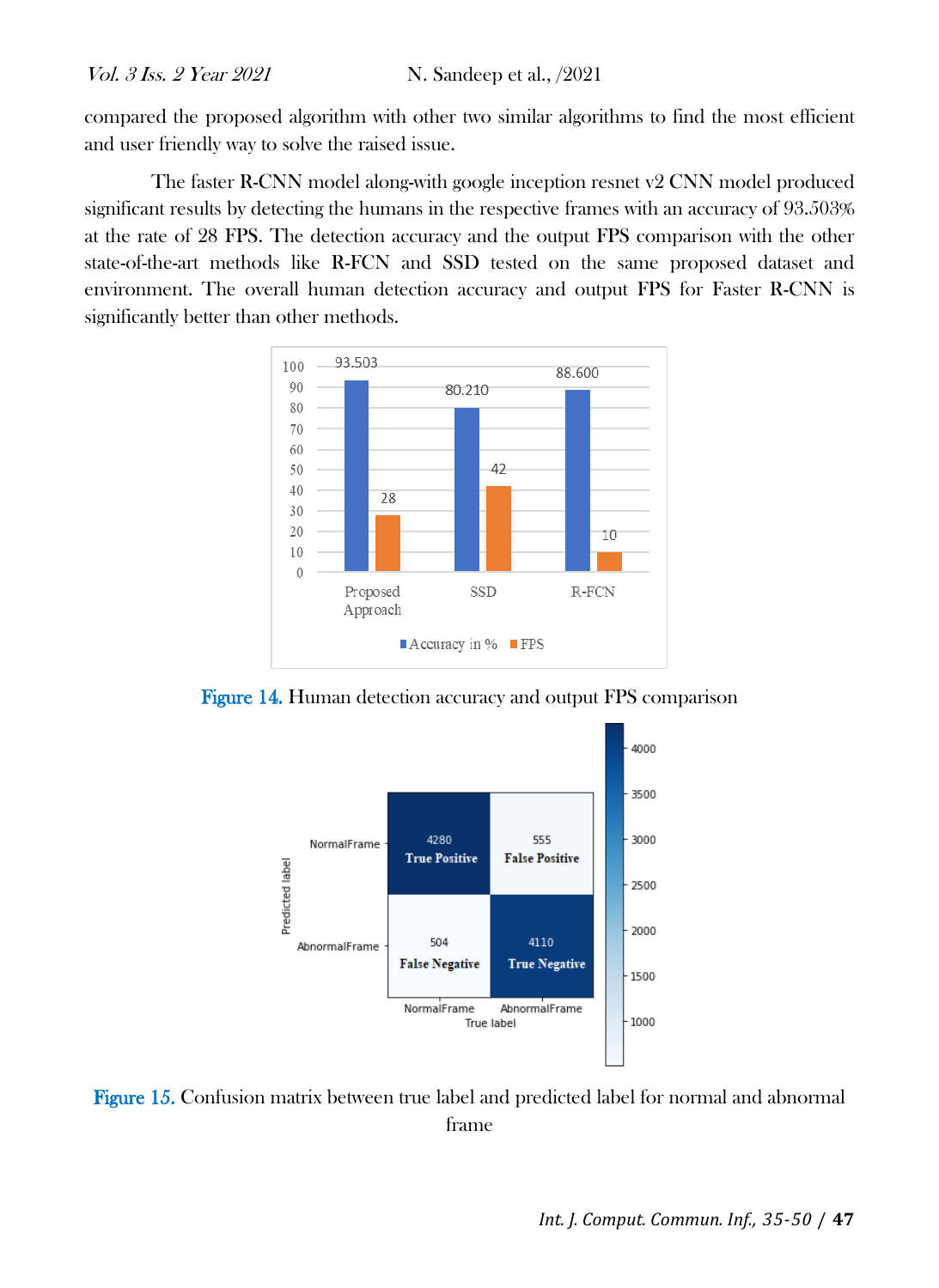The performance of the proposed approach can be observed from the following confusion matrix. The overall accuracy, precision and recall for the proposed method is 88.79 %, 88.52% and 89.46%.

### Conclusion and Future Scope

This paper proposes the novel Faster R-CNN architecture to analyze the crowd behavior and generate the warning/alert signals to execute the contingency plans in order to control the congestion and prevent from mishap. The system follows three tasks of object detection, object tracking, and object motion direction. Each of this task is achieved by following the modified faster R-CNN architecture (because of the requirement of one class classification only first module of faster R-CNN, RPN is required), centroid-based algorithm and analysis of the output of these two tasks for abnormality detection concerning the crowd motion respectively. And through testing, it was found that alert signals were generated for every corresponding frame for which there was a higher chance of occurrence of mishap like stampede due to congestion in crowd motion. And the crowd detected video frames are stored in cloud for further accessibility of user.

Based on the accidents and the wide spread of Covid -19 that can happen due to abnormal crowd behavior, there is a huge need for research in the area of crowd behavior management. The proposed approach is efficient enough to execute the contingency plans for the detected crowd congestion, but still, it can be improved further. The one challenging task which can be tackled is of occlusion; thereby this approach can be enhanced further to handle the cases where people are hidden behind some other person or object as per camera vision. The Frames per Second (FPS) of the output can be increased by following different and new architectures. The approach can be updated even to recognize people in the low-resolution frames in which the head is barely visible. Indeed, there are countless possibilities for improvements in the field of crowd behavior analysis. With the passage of time technology is evolving and new types of challenges are originating which are leading towards new corresponding research fields.

### **References**

- [1] Victor Hugo Rold, Reis, Silvio Jamil F. Guimar, Zenilton Kleber Goncalves do Patroc, (2020). Dense Crowd Counting with Capsule Networks, 2020 International Conference on Systems, Signals and Image Processing (IWSSIP), IEEE, Brazil. <https://doi.org/10.1109/IWSSIP48289.2020.9145163>
- [2] Pradeepa B., Viji A., Joshan Athanesious J., Vaidehi V., (2020). Anomaly Detection in Crowd Scenes usingStreak Flow Analysis, 2019 International Conference on Wireless Communications Signal Processing and Networking (WiSPNET), IEEE, India. <https://doi.org/10.1109/WiSPNET45539.2019.9032845>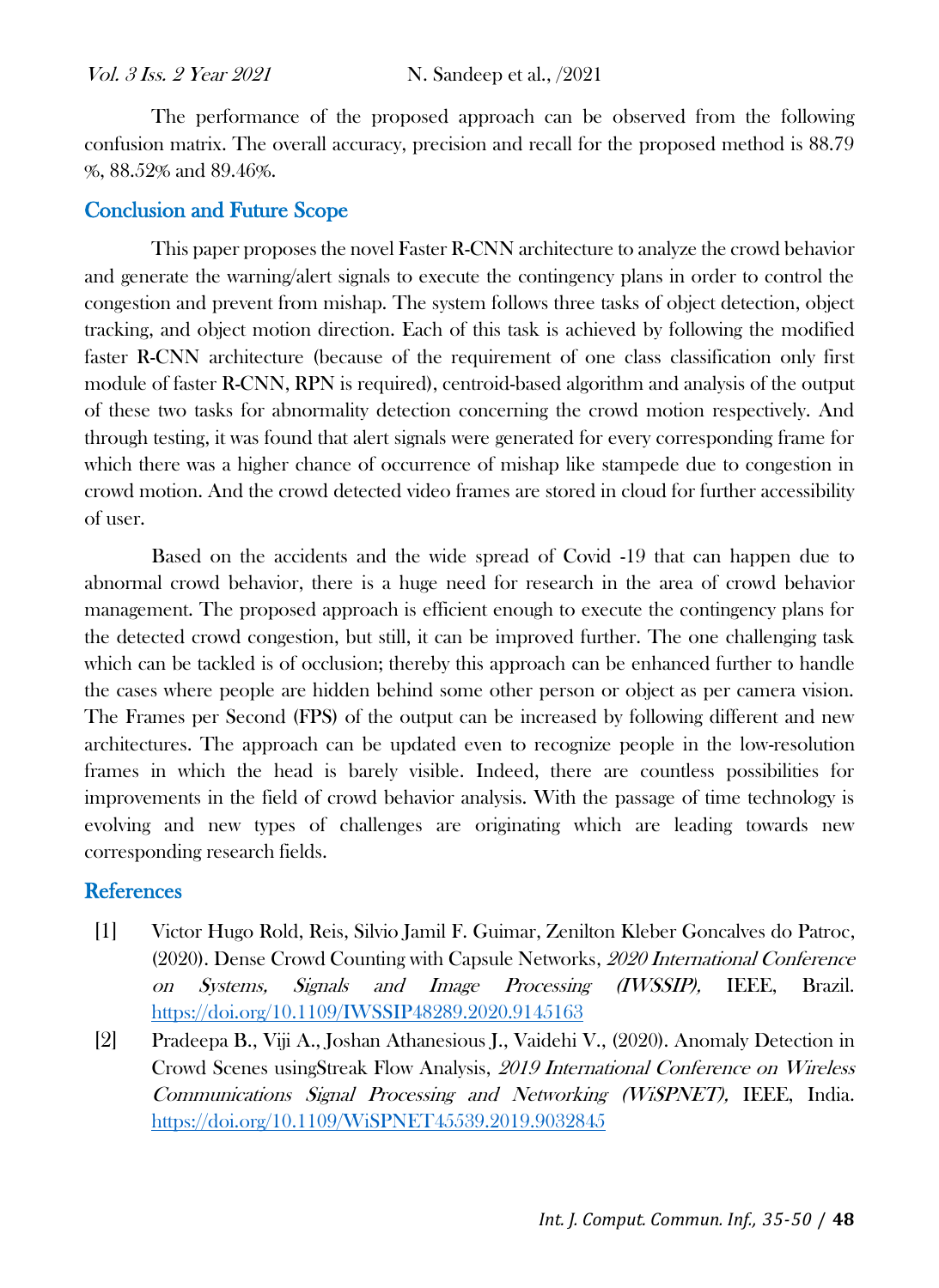- [3] Mahdyar Ravanbakhsh, Moin Nabi, Hossein Mousavi, Enver Sangineto & Nicu Sebe, (2018). Plug-and-Play CNN for Crowd Motion Analysis: An Application in Abnormal Event Detection, 2018 IEEE Winter Conference on Applications of Computer Vision (WACV), IEEE, USA. <https://doi.org/10.1109/WACV.2018.00188>
- [4] Yuanyuan Fan & Qingzhong Liang, (2017). An Improved Method for Detection of The Pedestrian Flow Based on RFID, 2017 IEEE International Conference on Computational Science and Engineering (CSE) and IEEE International Conference on Embedded and Ubiquitous Computing (EUC), IEEE, China. <https://doi.org/10.1109/CSE-EUC.2017.23>
- [5] Jonathan Huang, Vivek Rathod, Chen Sun, Menglong Zhu, Anoop Korattikara, Alireza Fathi, Ian Fischer, Zbigniew Wojna, Yang Song, Sergio Guadarrama, Kevin Murphy, (2007). Speed/accuracy trade-offs for modern convolutional object detectors, <sup>2017</sup> IEEE Conference on Computer Vision and Pattern Recognition (CVPR), USA. <https://doi.org/10.1109/CVPR.2017.351>
- [6] Shangnan Liu, Qiang Cheng, Zhenjiang Zhu, & Hao Zhang, (2016). Analysis and Design of Public Places Crowd Stampede Early- Warning Simulating System, <sup>2016</sup> International Conference on Industrial Informatics - Computing Technology, Intelligent Technology, Industrial Information Integration (ICIICII), China. <https://doi.org/10.1109/ICIICII.2016.0058>
- [7] Wei Liu, Dragomir Anguelov, Dumitru Erhan, Christian Szegedy, Scott Reed, Cheng-Yang Fu, Alexander C. Berg, (2016). Ssd: Single shot multibox detector, European conference on computer vision, Springer, 21-31. [https://doi.org/10.1007/978-3-319-](https://doi.org/10.1007/978-3-319-46448-0_2) [46448-0\\_2](https://doi.org/10.1007/978-3-319-46448-0_2)
- [8] Pathan S., Al-Hamadi A., & Michaelis B., (2010). Crowd behavior detection by statistical modeling of motion patterns, 2010 International Conference of Soft Computing and Pattern Recognition, IEEE, France.<https://doi.org/10.1109/SOCPAR.2010.5686403>
- [9] N. Farooqi, Intelligent safety management system for crowds using sensors, 2017 12th International Conference for Internet Technology and Secured Transactions (ICITST), IEEE, Cambridge.<https://doi.org/10.23919/ICITST.2017.8356365>
- [10] Vidyasagaran S., Devi S.R., Varma A., Rajesh A., Charan H., (2017). A low cost IoT based crowd management system for public transport, 2017 International Conference on Inventive Computing and Informatics (ICICI), IEEE, India. <https://doi.org/10.1109/ICICI.2017.8365342>
- [11] Rohit K., Mistree K., Lavji J., (2017). A review on abnormal crowd behavior detection, 2017 International Conference on Innovations in Information, Embedded and Communication Systems (ICIIECS), IEEE, India. <https://doi.org/10.1109/ICIIECS.2017.8275999>
- [12] https://en.wikipedia.org/wiki/2017\_Mumbai\_stamped e, as on 29th Oct., 2018.